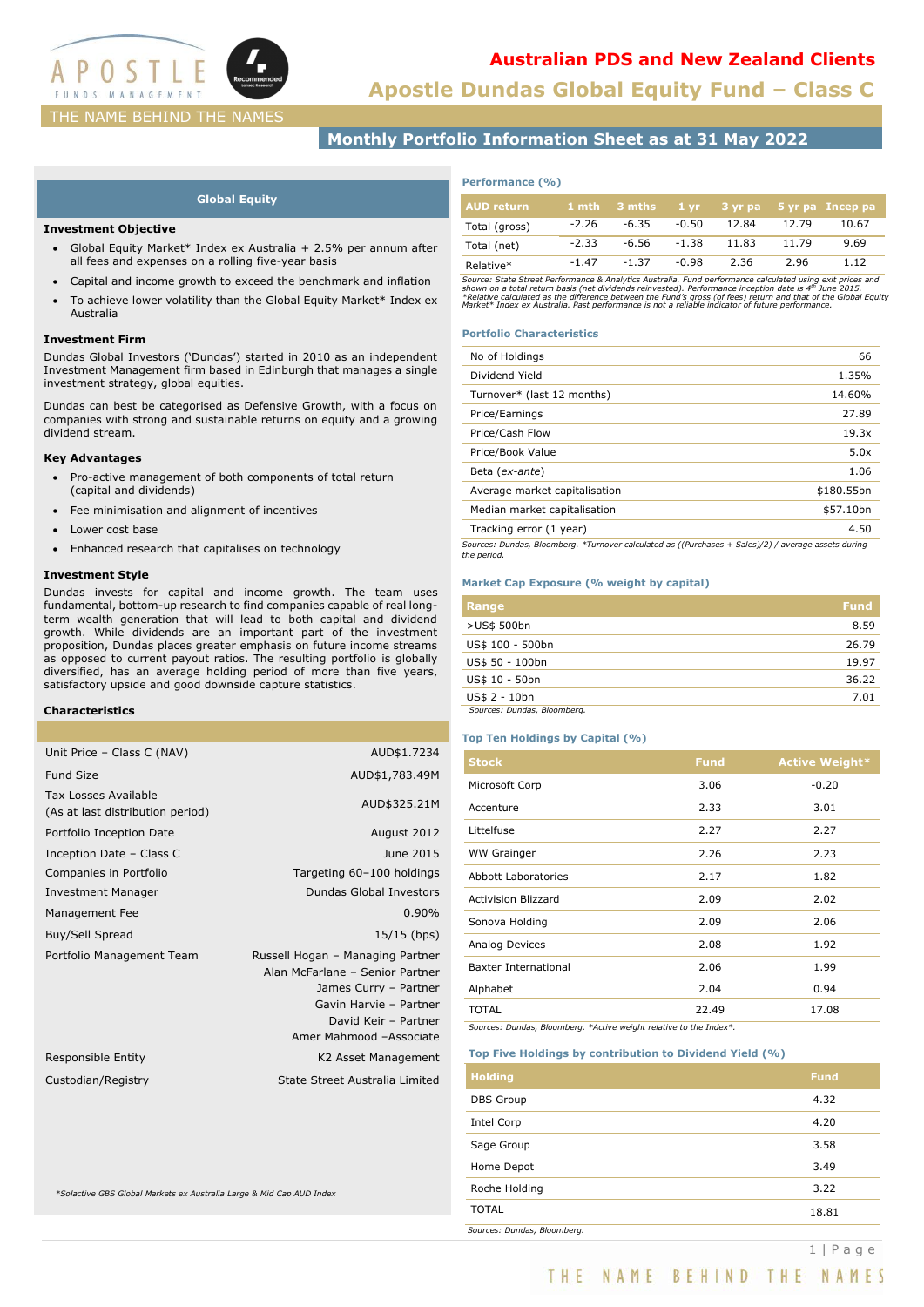

# THE NAME BEHIND THE NAMES

# **Monthly Portfolio Information Sheet as at 31 May 2022**

### **Regional Allocation (%)**

| Country                             | <b>Fund</b>      | <b>Active Weight*</b> |
|-------------------------------------|------------------|-----------------------|
| <b>United States</b>                | 59.04            | $-1.25$               |
| France                              | 8.14             | 5.36                  |
| Switzerland                         | 6.86             | 3.94                  |
| Sweden                              | 4.92             | 4.10                  |
| United Kingdom                      | 4.04             | $-0.23$               |
| Denmark                             | 3.58             | 2.91                  |
| Japan                               | 3.51             | $-2.10$               |
| <b>Emerging Markets</b>             | 2.29             | $-8.30$               |
| Netherlands                         | 1.33             | 0.09                  |
| Singapore                           | 1.19             | 0.83                  |
| Canada                              | 1.18             | $-2.20$               |
| Hong Kong                           | 1.05             | 0.07                  |
| Germany                             | 1.01             | 1.03                  |
| Norway<br>$\sim$<br>$16.44 \pm 1.4$ | 0.44<br>$\cdots$ | 0.24                  |

 *Sources: Dundas, Bloomberg. \*Active Weight relative to the Index\*.*

### **Sector Exposure (%)**

| <b>Sector</b>                 | <b>Fund</b> | <b>Active Weight*</b> |
|-------------------------------|-------------|-----------------------|
| <b>Information Technology</b> | 32.57       | 10.83                 |
| <b>Health Care</b>            | 19.61       | 7.24                  |
| <b>Financials</b>             | 12.47       | $-1.92$               |
| Industrials                   | 10.92       | 1.45                  |
| Consumer Discretionary        | 8.18        | $-2.89$               |
| <b>Communication Services</b> | 5.35        | $-2.59$               |
| <b>Consumer Staples</b>       | 5.06        | $-2.24$               |
| Materials                     | 4.43        | $-0.30$               |
| Energy                        | 0.00        | $-5.19$               |
| Real Estate                   | 0.00        | $-2.68$               |
| <b>Utilities</b>              | 0.00        | $-3.13$               |
| Cash                          | 1.42        | 1.42                  |

*Sources: Dundas, Bloomberg. \*Active Weight relative to the Index\*.*

### **Performance and Portfolio Comment – May 2022**

### **Market overview**

The ACWI ex Australia index fell 2.26% in May, when measured in Australian Dollars.

Markets continued to be dominated by worries over rising inflation and a potentially faster pace of central bank tightening, as well as the ongoing war in Ukraine. US equities ended May largely flat. The Fed stressed its commitment to bringing inflation down via a "softish" landing rather than a recession, while also suggesting the possibility of a pause in the hiking<br>path later this year to evaluate the impact of its tightening activity. The energy sector was<br>lifted by strong performance fro gains. Consumer-linked sectors – both discretionary and staples were weaker, with major food and household product retailers declining on concerns over inflation's effect on households. The expected inflation increase in the Euro Area is adding pressure on the European Central Bank to raise interest rates. As the war in Ukraine continued, EU leaders agreed a partial embargo of Russian oil imports which is due to take effect by the end of the year. The Q1 earnings season continued to furnish evidence of pressures from inflationaware consumers, a tight labour market, and ongoing supply chain woes. While China began to lift lockdown measures in Shanghai, attention focused on concerns about how much demand destruction could be repaired by policy support (including tax relief, a cut in mortgage rates, and some targeted industry support).

### **Performance overview**

Over the past 12 months, the Fund has posted a total return gross of fees of -0.50% while the index gained 0.49%. In May the Fund fell by 2.26%, underperforming the benchmark by 147bps.

Both stock selection and allocation over the month were negative. The Fund's stock selection within the IT sector made the strongest contribution, with three of the Fund's top five contributors (Littelfuse, Analog Devices and Apple), coming from this sector. However, allocation to the sector did detract slightly. Stock selection within the Consumer Discretionary, and Financials sectors is experient i however stock selection within the sector was the Fund's largest detractor during the month. The Energy sector was the best performing sector by some way amid ongoing robust demand for oil, and therefore the Fund's lack of exposure continues to hit performance.

From a regional basis, stock selection within North America was the strongest contributor over the month, and all five of the Fund's top stock contributors came from this region. Stock selection within Europe was the largest detractor, with a myriad of countries including Switzerland, Germany, Denmark, Sweden, France and the UK adding to the damage. The Fund's allocation to Asia Pacific was negative as was stock selection, with the Fund's Japanese holdings the main culprit, this was somewhat mitigated by the Fund's single holdings in India and Taiwan.

The top five stock contributors hailed from the US and three sectors, IT, Financial and Health Care. This included the circuit protection specialist **Littelfuse,** the semiconductor manufacturer **Analog Devices,** the insurance solutions provider **WR Berkley,** the hospital supplier **Baxter International** and the tech giant **Apple**.

The top five detractors, were led by two US discount retailers **Ross Stores** and **Costco,**  following by the UK accounting software firm **Sage**, the Japanese industrial supplier **Misumi**  and finally the Swedish measurement technology group **Hexagon.**

#### **Dividends**

There were six dividend announcements in the month of May with an average growth rate of 10.7%. Notable changes were **Sonova** and **Misumi.** Sonova is a leader in addressing hearing loss through hearing aids and implants, distributed through their own network of fitting stores. The company announced a 36% increase in the full year dividend driven by continued recovery in demand from the pandemic as well as recent technology investments supporting new higher priced product launches. Misumi is focused on digitising the manufacturing and purchase of factory automation equipment and maintenance, repair and operations consumables. Continued investments through the pandemic, as well as cost rationalisations have led to a sharp recovery in revenue and profits. Management announced a 120% increase in the dividend in 2021 from 2020 and have also indicated an intention to grow the 2022 dividend in-line with earnings of around 12%.

#### *Portfolio changes*

Three sales were made in May, the US stocks **IFF** and **IPG Photonics,** and the Japanese beauty company **Kosé.** One purchase was made, the Swedish industrial stock **Atlas Copco**.

### **Contacts**

Apostle Funds Management Pty Limited Level 14, 50 Pitt St Sydney NSW 2000 T +61 2 8278 9554 F +61 2 9247 9976 [www.apostlefm.com.au](http://www.apostlefm.com.au/)

K2 Asset Management Level 32 101 Collins Street Melbourne T +61 3 9691 6111 [www.k2am.com.au](http://www.k2am.com.au/)